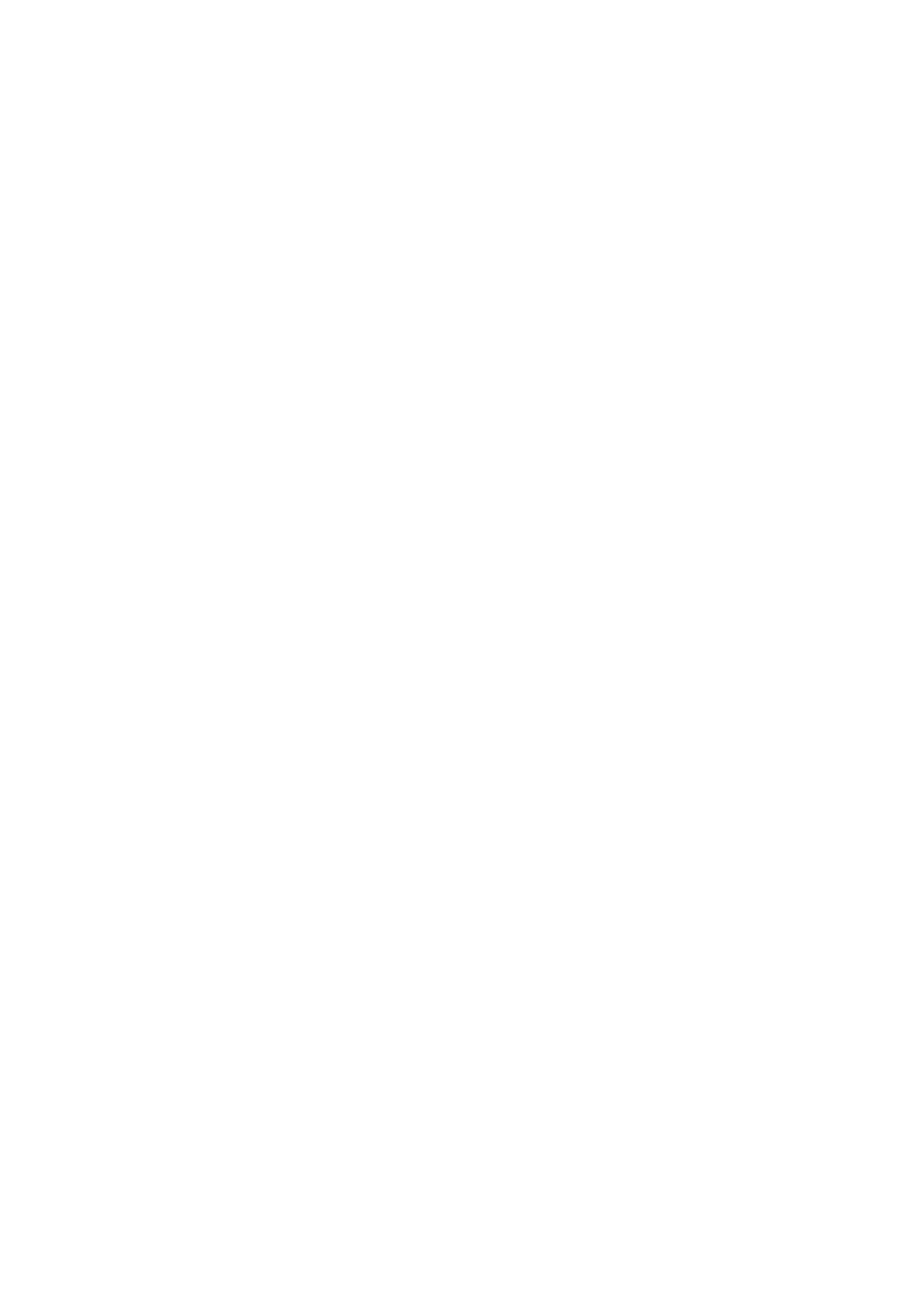## **WHEN A TWlN OR TRlPLET DlES**

**A booklet for bereaved parents and twins**

With many thanks to Philip and Lucy for their donation towards this booklet in loving memory of Baby Elder, Amy's Twin.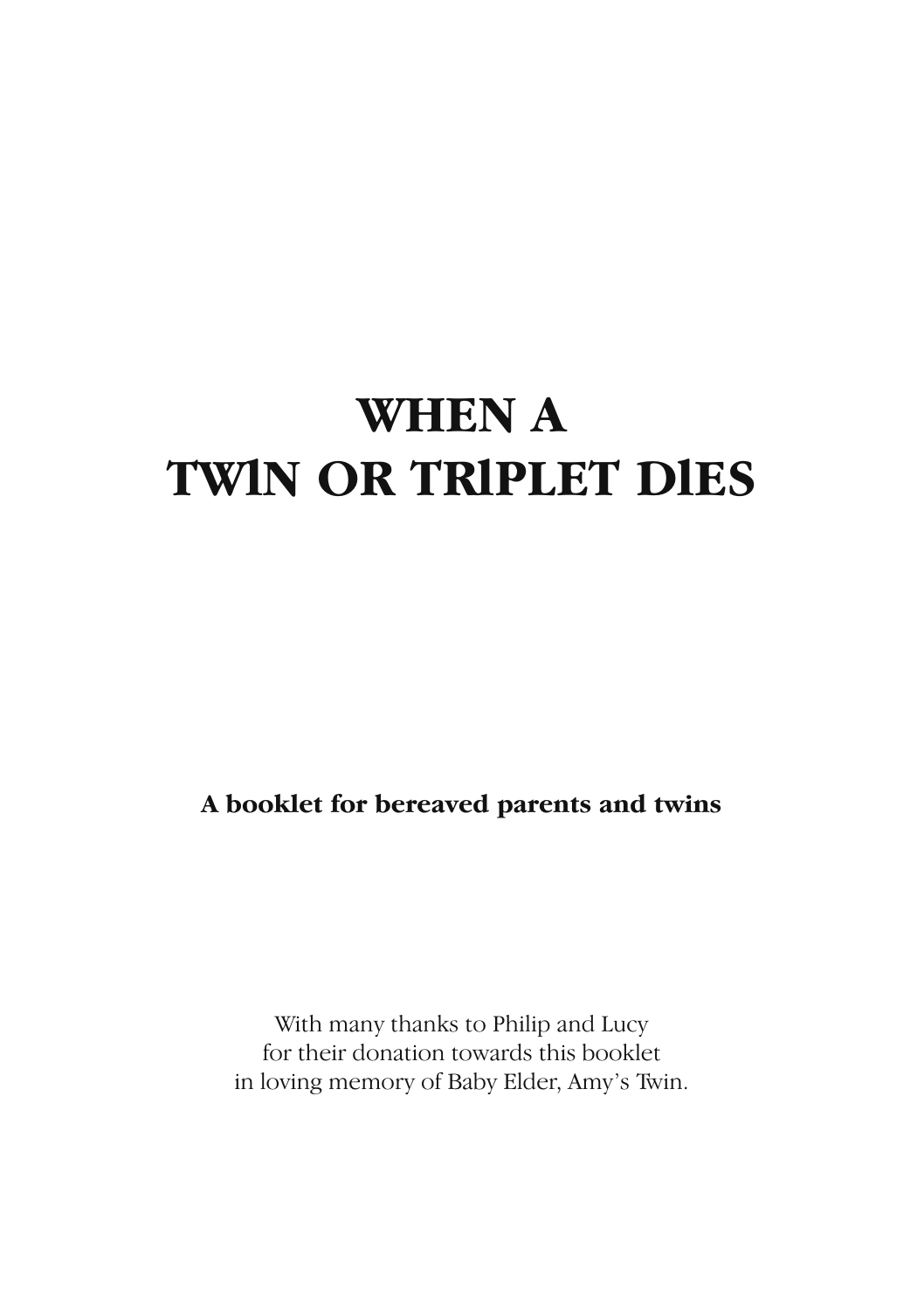Barbara Read BSc Dip Couns Elizabeth Bryan MD FRCP FRCPCH Faith Hallett

*Updated 2007 by:* Elizabeth Bryan MD FRCP FRCPCH Jane Denton RGM RM

First published in 1997, Second edition 2000, Third edition 2007, Fourth edition 2019 The Multiple Births Foundation Level 4 Hammersmith House Queen Charlotte's & Chelsea Hospital Du Cane Road London W12 0HS

Tel: 020 3313 3519 E-mail: imperial.mbf@nhs.net website: www.multiplebirths.org.uk

*Copyright © 2019 Multiple Births Foundation*

## ISBN 1 902 068 07 6

*All rights reserved. No part of this publication may be reproduced, stored in a retrieval system or transmitted in any form or by any means, electronic, mechanical, photo-copying, recording or otherwise, without the prior written permission of the Multiple Births Foundation.* 

## *AVAILABLE FROM* **The Multiple Births Foundation**

By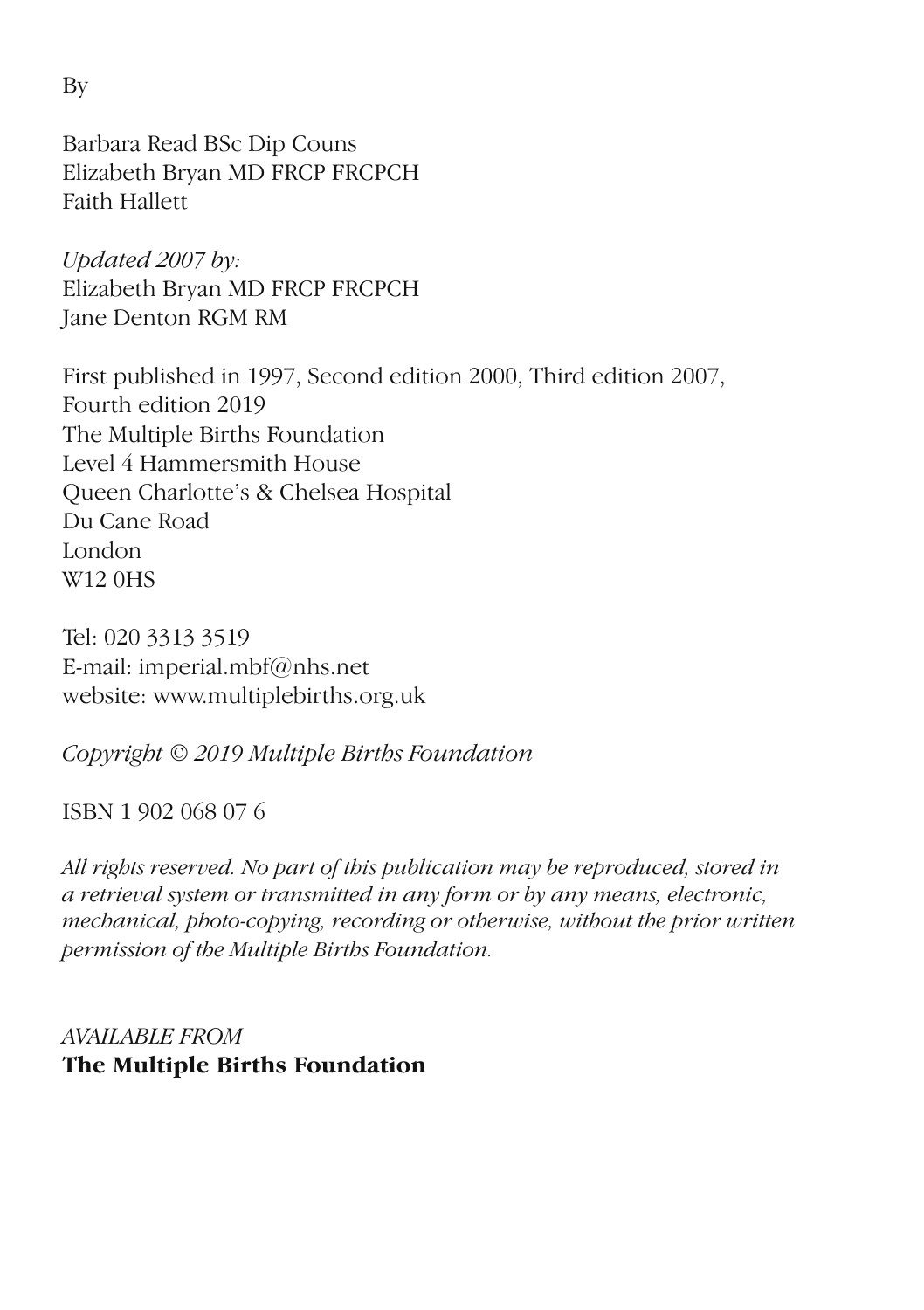## **CONTENTS**

| 1  | <b>BACKGROUND</b>                                            |
|----|--------------------------------------------------------------|
| 3  | Loss during pregnancy                                        |
| 3  | When one baby or more survives                               |
| 4  | Triplets, quads and more                                     |
| 4  | Sudden infant death                                          |
| 5  | <b>PRACTICAL TASKS</b>                                       |
| 5  | Registering the death                                        |
| 5  | Birth and death announcements                                |
| 5  | Funerals and memorial ceremonies                             |
| 5  | <i>Babies</i>                                                |
| 6  | Older children                                               |
| 6  | Naming the baby                                              |
| 7  | <b>COPING WITH BEREAVEMENT</b>                               |
| 7  | Someone to talk to                                           |
| 7  | Something to read                                            |
| 7  | Creating memories                                            |
| 7  | Photographs, drawings and paintings                          |
| 8  | <b>Mementoes</b>                                             |
| 8  | Other memorials                                              |
| 8  | Writing and painting                                         |
| 9  | Birthdays and anniversaries                                  |
| 9  | THE SURVIVING TWIN                                           |
| 10 | The older child                                              |
| 10 | <b>SELECTIVE FETICIDE AND MULTIFETAL PREGNANCY REDUCTION</b> |
| 11 | <b>WHERE TO GET HELP</b>                                     |
| 11 | The Multiple Births Foundation (MBF)                         |
| 11 | <b>Bereavement Services</b>                                  |
| 11 | The Twins and Multiple Births Association (Tamba)            |
| 11 | The Lone Twin Network (LTN)                                  |
| 12 | <b>FURTHER READING</b>                                       |
| 12 | For parents - Twin Loss                                      |
| 12 | For parents - General                                        |
| 12 | For adult twins                                              |
| 13 | For children                                                 |
| 13 | For professionals                                            |
| 13 | <b>RESOURCES</b>                                             |
| 13 | Artists                                                      |
| 14 | <b>ADDRESSES</b>                                             |
| 16 | <b>GLOSSARY OF TERMS</b>                                     |
|    |                                                              |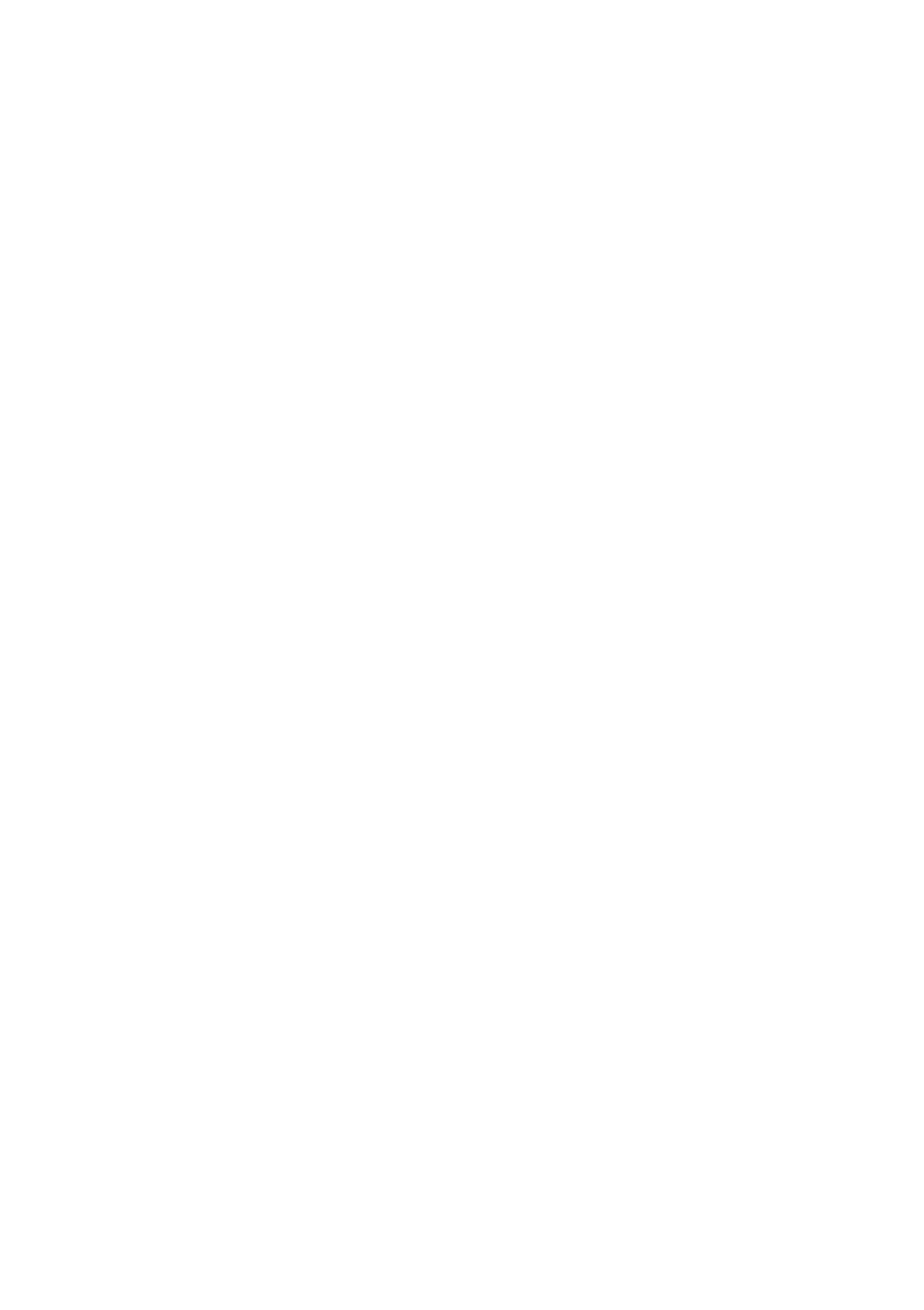## **WHEN A TWIN OR TRIPLET DIES**

The death of a child, whatever his or her age, is almost certainly the most devastating event any parent will have to face and many feel very isolated when it occurs.

Losing a twin, triplet or higher multiple\* baby can be even more lonely because you are less likely to know anyone who has shared this experience and may therefore feel that your own reactions are strange or abnormal. We hope that this booklet will not only give you some useful information about the help that is available to you, including means of contacting other parents in the same situation, but will also help you to understand your feelings of sadness and confusion at this time.

Because some of the medical terms that you may come across can be confusing, we provide a glossary. We also include a list of books and leaflets which parents have found helpful, together with some useful addresses.

#### **BACKGROUND**

Many more parents of twins, triplets and higher multiples have to face the tragedy of bereavement than those with singletons, since the mortality rate is much higher from the time of conception.

In the UK, approximately one in 70 maternities results in twins or more. This figure varies in other parts of the world. However, the true incidence of multiple pregnancy is not known because it is not uncommon for one or more of the fetuses to be lost during the first few weeks. This is known as the "Vanishing Twin Syndrome". Unless an early ultrasound scan has been carried out, many of these pregnancies are not even recognised as twin conceptions.

Later in the pregnancy, one or more of the fetuses may die for a number of reasons. These include some identical twins who suffer from sharing a placenta and blood circulation. In a singleton pregnancy, a baby will be delivered as soon as possible after it has died in the womb. However, with a twin pregnancy the delivery of the dead baby may be delayed for some

<sup>\*</sup> In order to avoid constant repetition, the word "twin" or "twins" throughout this leaflet should also be taken to include triplets and higher order births unless clearly indicated.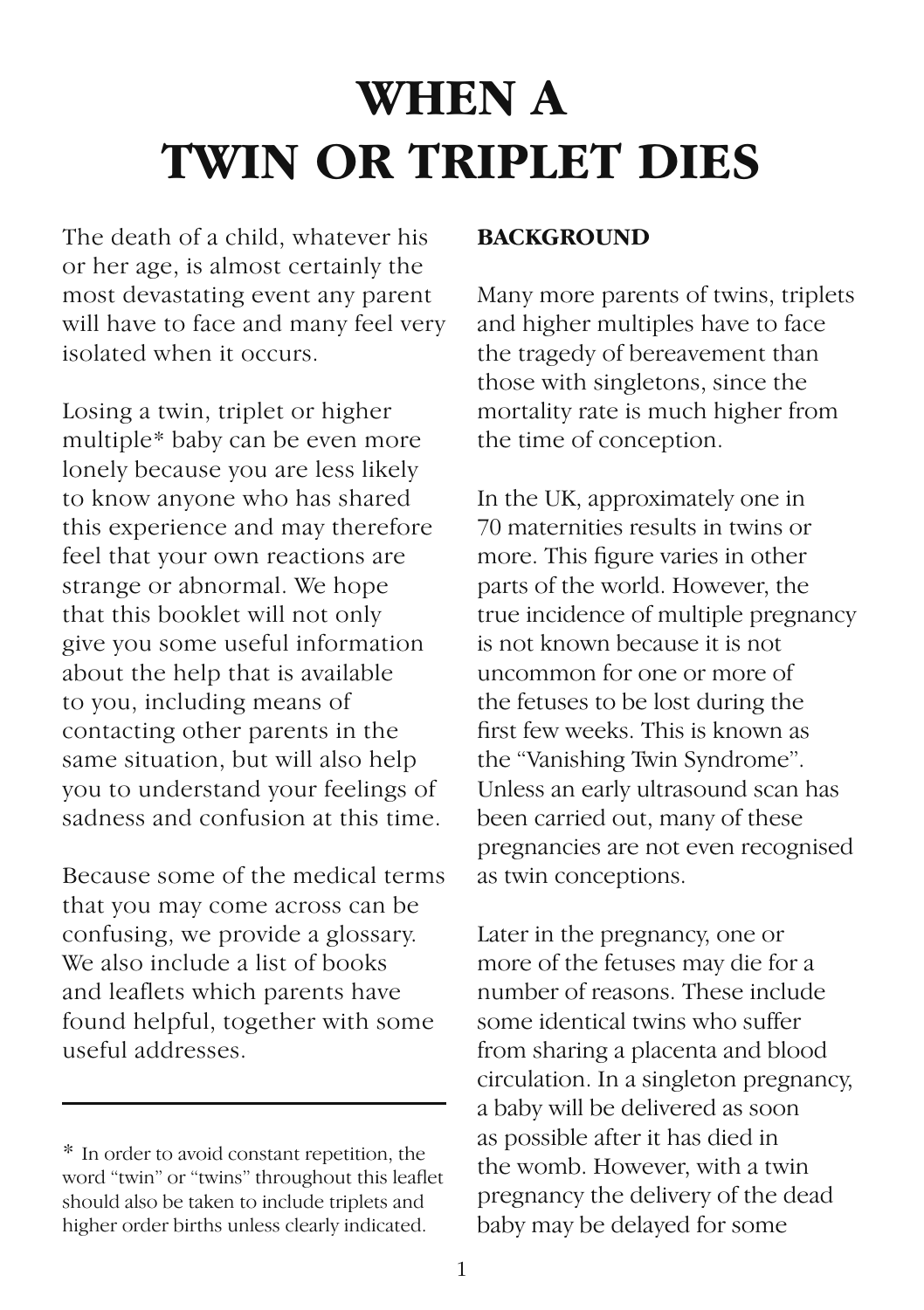weeks in order that the survivor may continue to grow and develop inside its mother for as long as possible.

Twins, and in particular higher order births, are more likely to be born very early and to die because of this premature delivery. All babies who are small at birth are at slightly higher risk of dying suddenly and unexpectedly during the first year ("sudden infant death syndrome" or "cot death"). Later in life, twins are at no greater risk than single children, but if one does die the survivor may be profoundly affected.

The excitement surrounding the arrival of twins means that many parents find they are treated with respect and even admiration by friends and family. If one twin dies, the loss of this special status can cause additional distress, making the birth of only one live baby feel an anticlimax rather than a cause for celebration. Special purchases and preparations made in anticipation of two or more babies, such as a double buggy, larger car, or alterations to the home are all painful reminders of what might have been.

Many parents who lose twin or triplet babies feel that their loss is underestimated, particularly in cases of miscarriage or death in the perinatal period, before other people have had a chance to know the baby. Family, friends and professionals

all tend to focus on the surviving child and encourage parents to do the same. They may not even mention the infant that has died. Yet parents often want very much to talk about their dead baby. This is quite natural; indeed, bereaved parents of a singleton would be expected and encouraged to do so.

Understandably, parents usually want to know as much as possible about their baby or babies and to be given a clear explanation of the reason why they died. They may also want to know if the babies were monozygotic (identical) twins. Referred to as their "zygosity", this can often be determined by examining the placenta or from DNA tests. If necessary DNA tests can be carried out even after the baby has died (for more information contact the MBF).

It is important for parents to ask their consultant and family doctor any questions they may have. Sometimes, medical professionals may not know the answers, either at that time or later on. However, parents should feel confident that all available information is being passed on, and that if they still have unanswered questions, everything possible is being done to search for the answers.

People often imagine that a shared bereavement will draw couples closer together and that they will be able to provide mutual support.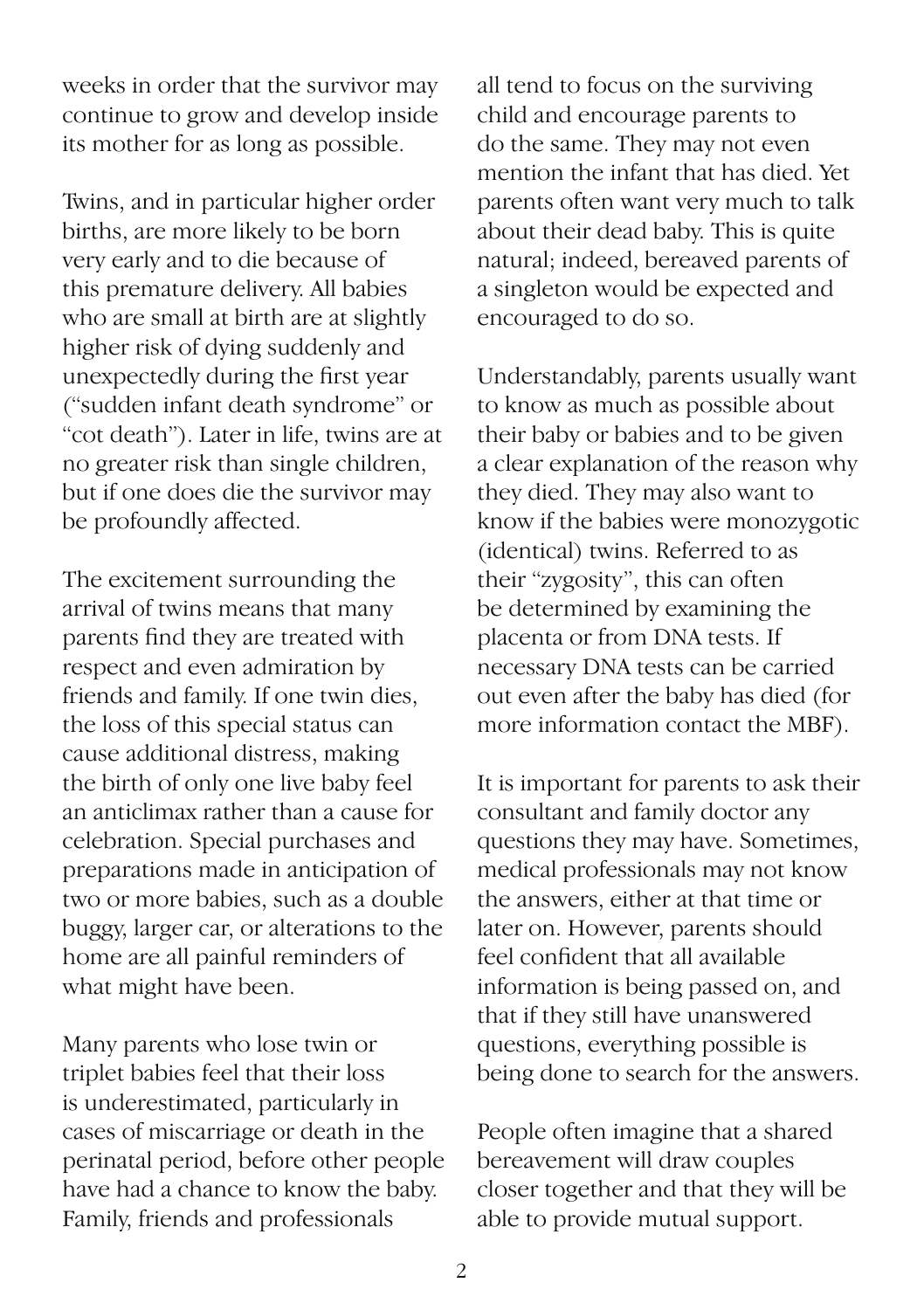However, this is often not the case. It is not at all unusual for parents to find that they experience their grief in very different ways or at different times. Such difficulties may mean that they are unable to comfort each other as much as they would like; this can add to the strain (and may even cause resentment) during what is already a very emotionally traumatic time. For those who have been through many years of infertility and now fear that they may never conceive again, the pain and stress may be especially great.

#### **Loss during pregnancy**

The loss of a baby before 24 weeks of gestation is referred to as a miscarriage or spontaneous abortion. In a multiple pregnancy, one or all of the babies may be miscarried. Many parents who have experienced a miscarriage may have received perhaps well meaning but nevertheless, unwelcome and unhelpful comments such as "it's for the best" or "it's nature's way". Such reaction suggests that a miscarriage is a minor event. However, many couples will feel their loss profoundly, especially if this was a long awaited pregnancy or one that followed infertility treatment.

In a multiple pregnancy it is not unusual for one of the fetuses to die very early in the pregnancy, and for that fetus to be reabsorbed into the placenta. This is known as the

"Vanishing Twin Syndrome". At other times, one fetus may miscarry and the pregnancy continues normally with one baby.

#### **When one baby or more survives**

Parents who have lost one or more of their multiple birth family and still have a surviving baby face a complex and difficult time. They have a constant reminder of their loss in the survivor, particularly if they were monozygotic twins. Other people may fail to realise or to recognise the extent of their bereavement, and, because parents are left with a surviving baby or babies, the loss is often underestimated. Hurtful, though well-intended, remarks may be made such as, "it would have been hard to cope with three babies" or "you are lucky, at least you still have one baby". These comments are made usually by people who are uncomfortable when talking about death, and particularly the death of a baby.

Many parents find it almost impossible to grieve for a baby who has died whilst at the same time caring for and rejoicing in the survivor. Conflicting emotions and mood swings ranging from joy to despair can often seem inappropriately timed and the resulting feelings of guilt can further increase distress. The problem is made worse if everyone is encouraging parents to focus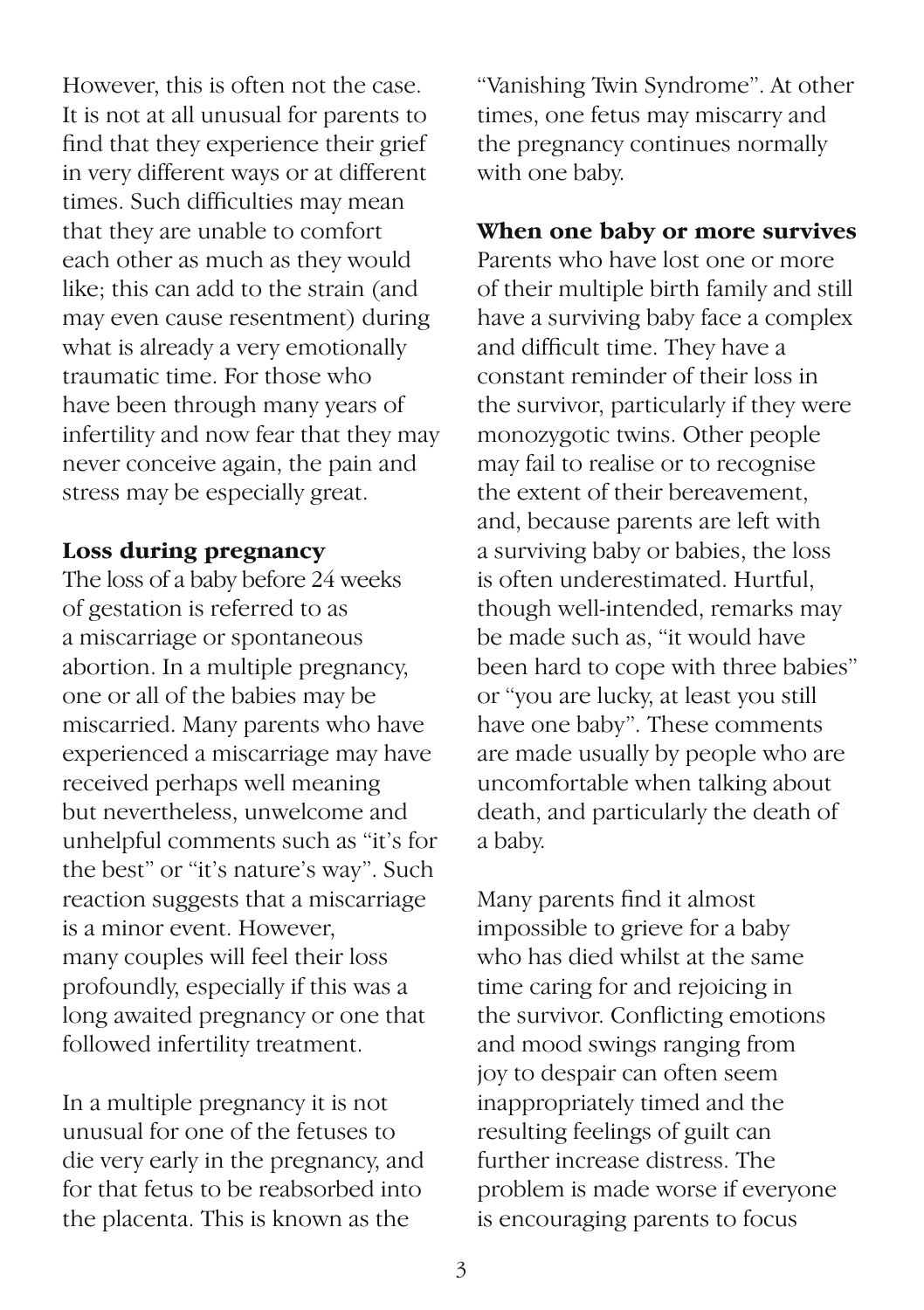their whole attention on the living child. One of the unique difficulties for those with a surviving twin or triplet is that, because it makes it easier for people not to have to talk about the dead baby, the survivor tends to receive all the attention and comments. In some cases, the infant who has died is not even mentioned. This can be very hurtful.

Sometimes parents know from the time of birth (or even before) that one of their babies is going to die during the newborn period. This means that they may have only a short time to give their care and love to the dying baby and to say goodbye. They will need support and encouragement to make this time special for them and their baby. They will often want to talk about their baby to the hospital staff, not least to help them feel that that the dead baby is real, special and distinct from the surviving child. There should be no feelings of guilt about not devoting time to the healthy baby during this period - there will be many years ahead in which to do that.

#### **Triplets, quads and more**

The loss of one or more babies in a higher multiple set can be particularly difficult. They may miscarry before they are viable; they may die one by one soon after birth or over many months. If a couple is left with two or more healthy babies it is unlikely that they will receive

much sympathy. Outsiders may well feel that they have enough children. Yet to the parents each child is equally precious. The attention of the media often adds to their distress.

#### **Sudden infant death**

No parent can ever prepare adequately for the loss of a baby and to lose a baby in sudden and unexpected circumstances, such as a cot death, is inevitably a traumatic experience for all the family.

Much is now written about sudden infant death and parents can find a range of information on how best to try to ensure the safety of their babies. Following the unexpected death of one twin, parents will naturally be anxious for the other. Indeed it does appear that the surviving child is at somewhat greater danger of also dying during the next month (the most critical period being the first few days). After that time, the risk to the remaining twin is no greater than for all babies of that age group.

Some doctors recommend that the surviving baby be admitted to hospital for a few days' close supervision and monitoring. Parents should not feel that, if this happens, professionals think they are incapable of looking after their own child. This is certainly not the case.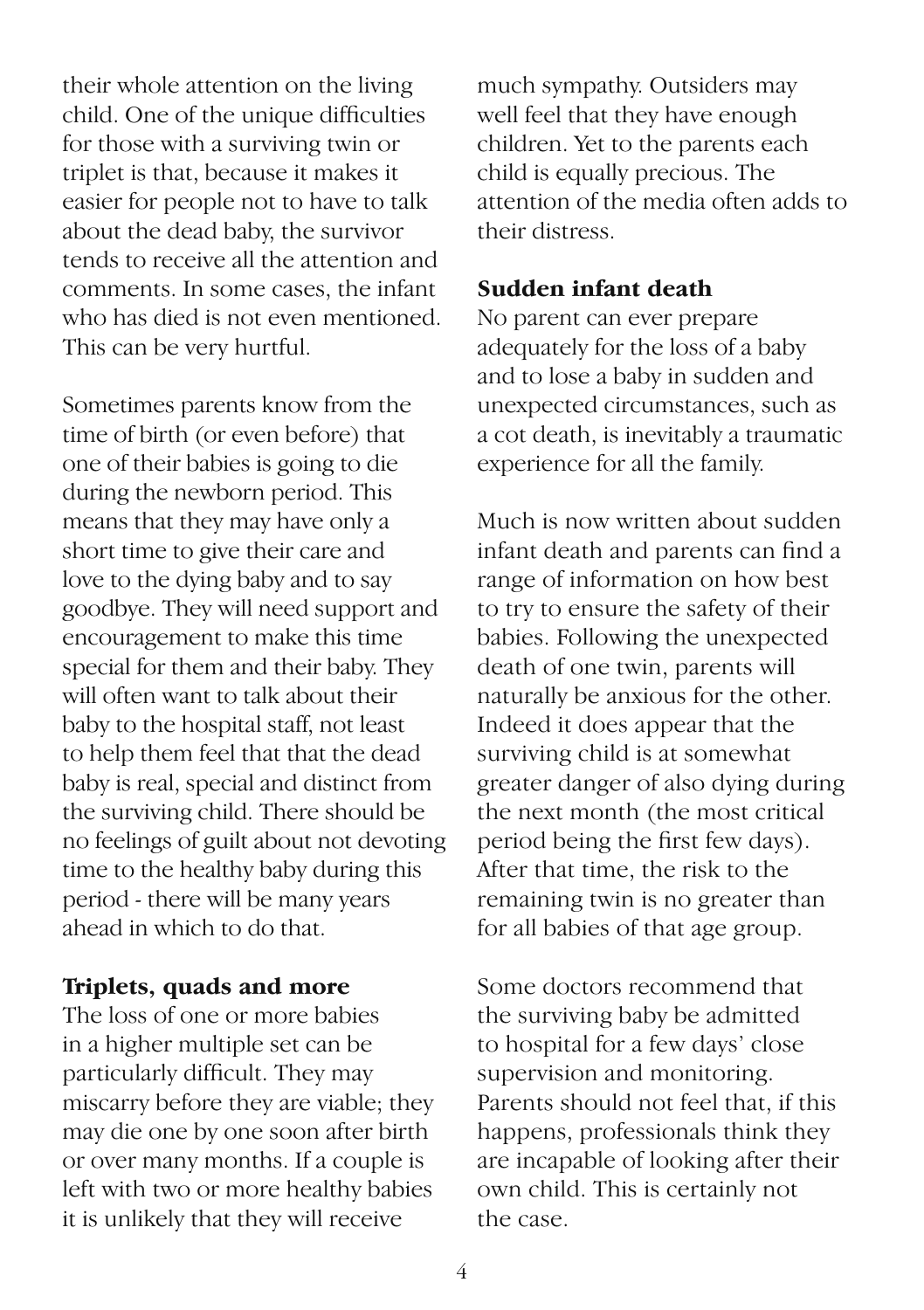Once the baby returns home, an electronic 'apnoea monitor' may be provided, which will sound an alarm if the baby stops breathing. This is often reassuring but it can be stressful if, as not infrequently happens, the monitor gives 'false alarms'. Parents, in discussion with their doctor, will decide what is best for their particular circumstances. The organisation CONI (Care of the Next Infant) provides helpful information on the care of subsequent children and of surviving twins following a cot death.

## **PRACTICAL TASKS**

Some hospitals have a bereavement midwife/nurse who can help with guidance about the practical aspects and the paperwork.

## **Registering the death**

The death of babies born after 24 weeks of pregnancy and of older children must be registered within 5 days at the local Registrar of Births, Deaths and Marriages (usually situated close to the Town Hall or Council Offices). The hospital chaplain, social worker or a named midwife will be able to help you with this, or you may prefer to approach your own minister of religion.

It can be very distressing to have to register simultaneously the live birth of one twin and the death of another, so it may be helpful to be accompanied to the Registrar by a friend or relative.

## **Birth and death announcements**

If parents of twins lose one of their babies it can be difficult to know how best to inform relatives, friends and working colleagues. Choices include:

- A birth announcement in the newspaper which also mentions the baby's death, e.g. "On 1 February, twin girls (Jane and Sarah). Very sadly, Jane died soon afterwards" or "Very sadly, Jane was stillborn."
- A similar announcement sent on a card to individual people.
- A death announcement in the newspaper which might contain mention of the surviving twin, e.g. "On 1 February Jane, stillborn twin sister of Sarah". In this case, a birth announcement would probably be made too.

Details of any funeral or memorial service can be included in each case.

## **Funerals and memorial ceremonies**

## *Babies*

Parents will need to decide whether their baby should be cremated or buried and whether they want an individual or shared grave. Some may want to have a single, named grave for their baby (which can also be shared if both twins die) or they can have a memorial stone if the babies are cremated.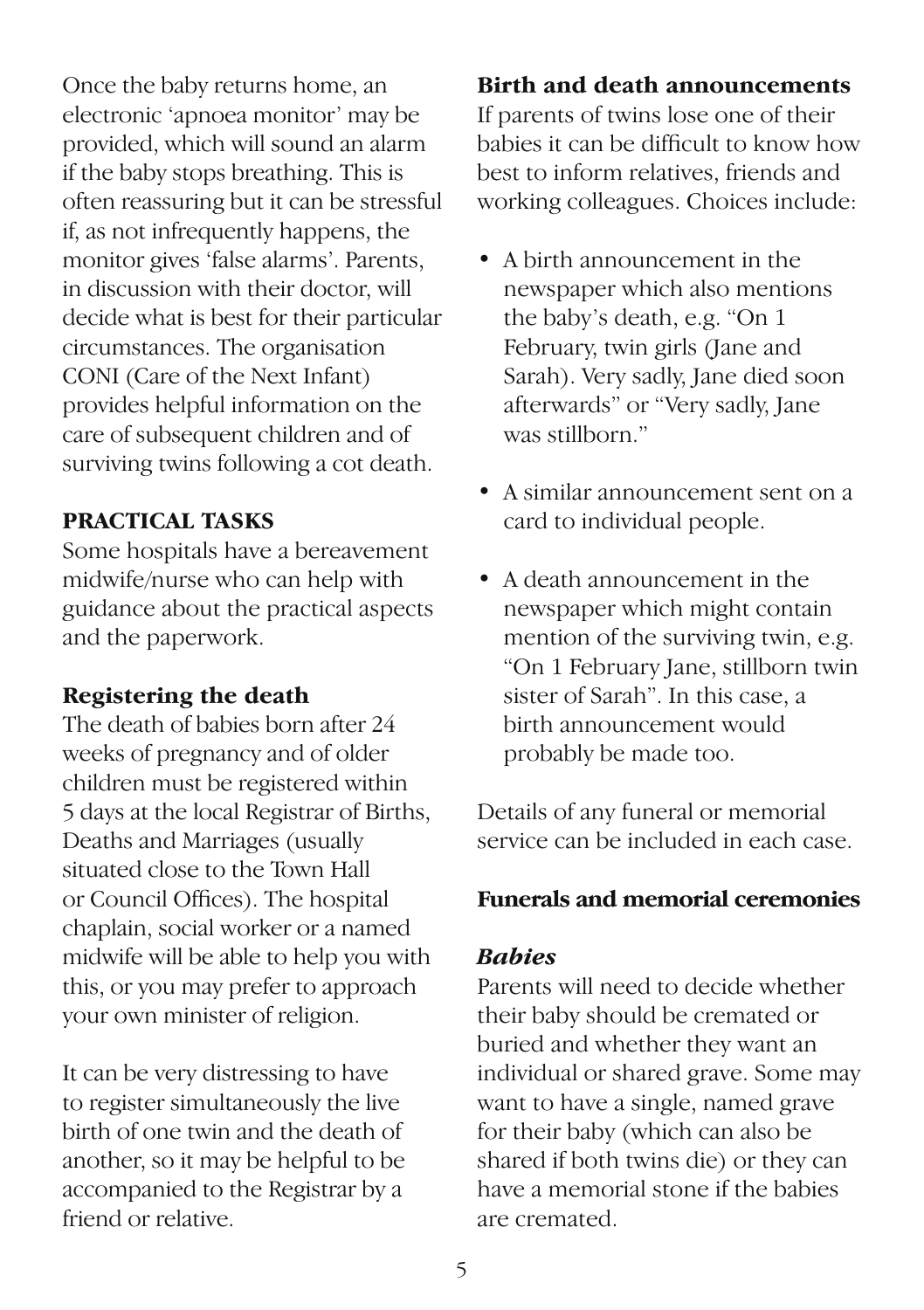It is important that the hospital staff know as soon as possible that you wish to make your own arrangements for your baby's service. However, this does not mean that you need to feel rushed into organising everything very quickly. Many parents need to spend time with their baby, perhaps on more than one occasion, before they are ready to say goodbye.

Some families find it helpful and comforting to spend time planning the funeral or memorial service. An organisation "Not Out Of Mind" publishes a booklet with material to help parents to design their own service.

Other people may prefer to leave all the arrangements to the hospital and they may hold a memorial service later on. Some have done so many years later; others include a prayer for the baby at the baptism service of the surviving twin. Hospitals arrange for communal burials so, unless you request otherwise, your baby will be buried with others. Some parents may find this comforting.

The law does not require a funeral for babies who are born before 24 weeks (this is still legally defined as a miscarriage). However, parents may wish to arrange their own service and there are many clergy or ministers of religion who will be prepared to conduct it.

#### *Older children*

After the death of an older child, the parents will have to decide how closely the surviving twin should be involved in the funeral arrangements. This will include such issues as seeing their twin's body. For many children it can be reassuring to see how peaceful their brother or sister looks after they have died. They may find it an important part of saying goodbye. Others are comforted by decorating the coffin and helping to plan the ceremony.

It is a personal decision whether or not the child should attend the funeral. Even a young child may express his/her own wishes about this and they should be taken into account where possible.

#### **Naming the baby**

Most parents feel that it is important to name the baby that has died. This enables them to clearly distinguish him or her from their other baby and it is also easier for friends and relations to be able to refer to the dead child by name. Later on, the surviving twin may also find it helpful. Hospital chaplains will be able to baptise a dying baby if parents request it. Even babies who are miscarried or stillborn can be "baptised by intent". Many clergy will be happy to perform this ceremony (sometimes years afterwards) and parents often derive great comfort from it, as well as treasuring the certificate of baptism.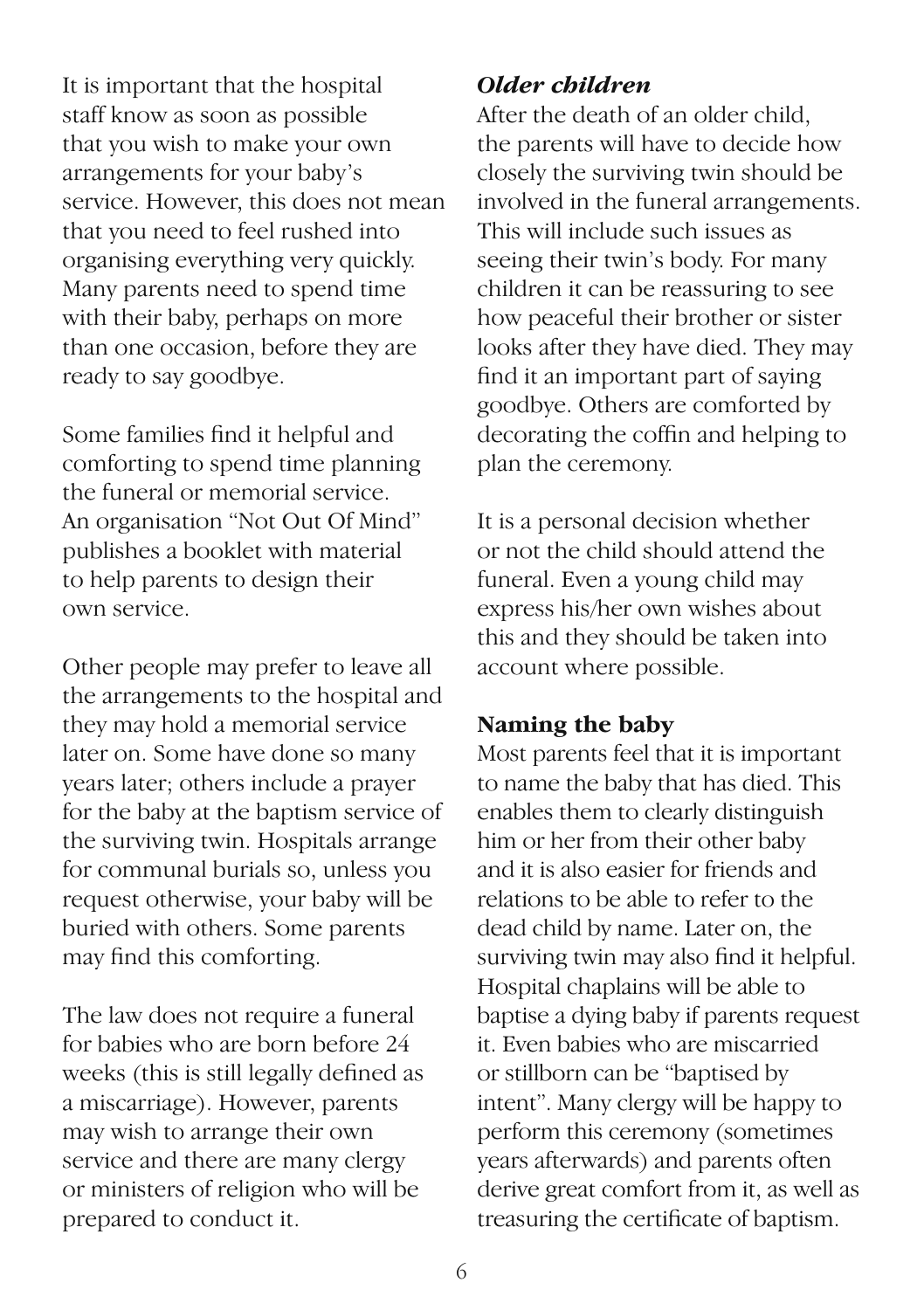#### **COPING WITH BEREAVEMENT**

No couple or individual will grieve for their baby in exactly the same way. Inevitably, therefore, each person has to find their own way to cope with their loss. We can only describe some examples of support and strategy that others in a similar situation have found useful. We hope that you may find one or two of them helpful too.

#### **Someone to talk to**

Some people will find the support they need within their own circle of friends and family. Others will welcome contact with:

- • A bereavement counsellor, either in the hospital or in the community.
- Another bereaved parent of twins (or triplets). Your hospital, health visitor or local Twins Club should be able to give you an introduction.

#### *Otherwise:*

- The Twins and Multiple Births Association Bereavement Support Group (Tamba BSG) has a countrywide network, as well as running meetings and publishing a regular newsletter.
- The Multiple Births Foundation can provide information, support and counselling for bereaved parents and for the twins themselves.

## **Something to read**

There are many books and leaflets written for bereaved parents in general as well as a few specifically concerned with twins. A selection is listed at the end of this booklet.

#### **Creating memories**

For most parents it is important, later on if not at the time, to have as many substantial reminders of their baby as possible. Sometimes, particularly with stillborn babies, there will not have been time to gather memories of time spent with the baby, so special mementoes may need to be created.

## *Photographs, drawings and paintings*

At whatever age the baby dies, a photograph (even if only of the ultrasound scan) can be precious to parents. Such a reminder may be painful during the early days, but the hospital can always be asked to keep it safely in case it should be wanted later on.

Parents often want photographs of themselves holding their babies and perhaps to include other members of the family in the picture, particularly brothers, sisters and grandparents. This is also helpful to any children born in the future.

Many parents want a picture of the twins together, and often deeply regret that one was never taken, if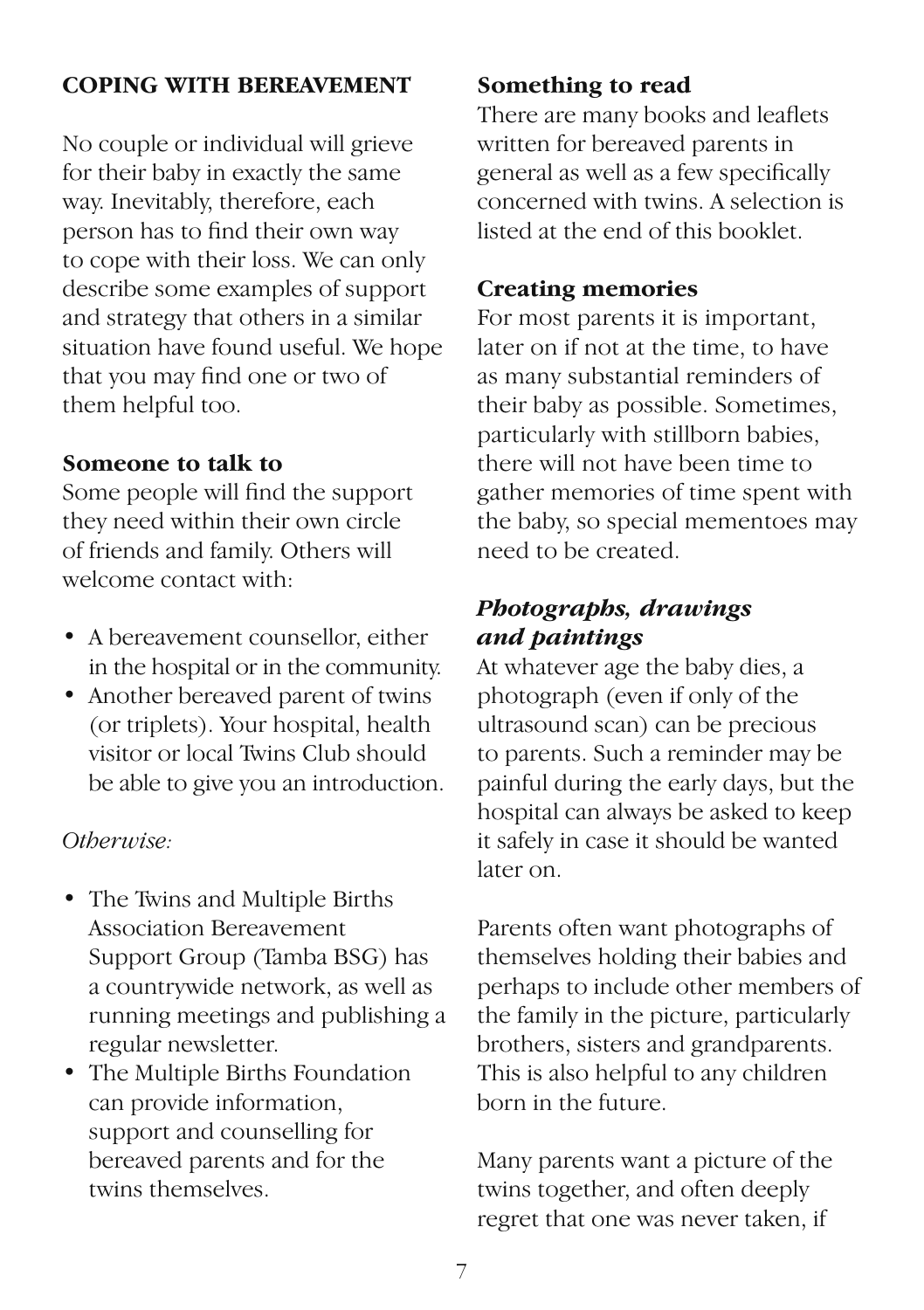one baby was stillborn or died soon after birth. In these cases, an artist can often do an attractive sketch of the babies together - taken from two separate photographs.

Some parents find that the photographs of their babies, although very precious to them, are not pictures they feel like sharing with friends or putting on display. A sketch or painting may be more appropriate for this. Photographs can always be taken of these pictures to give to grandparents, brothers and sisters.

Even when only one twin dies, it is important for the families and the surviving twin to have photos taken of both together. This may be the only tangible reminder that they were twins.

#### *Mementoes*

These can be especially important for those who have no photographs of their babies. Anything belonging to the baby can be very precious in providing a tangible reminder of his or her existence, such as:

- foot and hand prints
- a lock of hair
- a hospital wrist band
- the baby's blanket or hat
- cards and letters from friends and family

## *Other memorials*

Different forms of memorial can give long-lasting comfort to parents and

also remind other people of your baby. Ones that the MBF has been told about include:

- a tree, a flower or a shrub in a special place
- a special vase for flowers
- lighting a candle at special times such as anniversaries
- a framed tapestry with the baby's name and date of birth and death
- an ornament or picture bought in memory
- a garden bench under a favourite tree
- a bird bath or small statue

Most hospitals have a book of remembrance for babies in which parents can have an inscription entered. The MBF and Tamba BSG each have their own book specifically for multiple births. Entries can be made at any time. Contact the two organisations for details.

## *Writing and painting*

These are other helpful ways of expressing and sometimes coming to terms with your feelings (including those of anger and resentment). There seems to be no time limit to this and some parents have found writing about their experience enormously helpful, even many years later. Other creative writing or art can produce very personal and special reminders of their baby.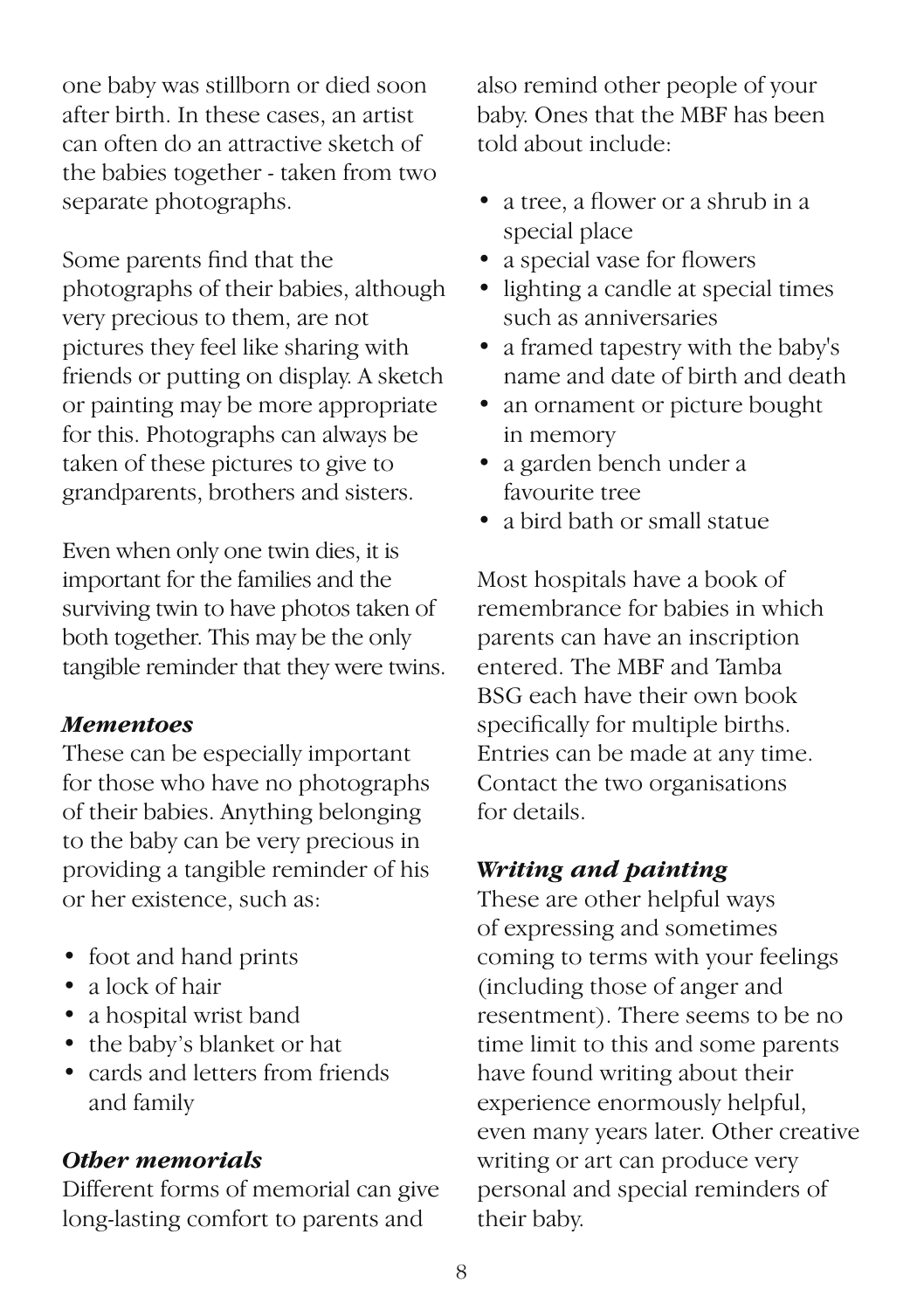#### **Birthdays and anniversaries**

These are often especially difficult times for parents. If their surviving twin is celebrating a birthday on the same day that their other child was stillborn, the parents are bound to have very mixed emotions. In some cases they may even find, to their distress, that they resent the survivor. It may be helpful to set aside a time (perhaps early in the morning) specifically to remember the baby that has died. Many parents find that this enables them to enjoy the rest of the day and to celebrate with the surviving child.

Possible ideas for this special time may include:

- a visit to the grave or memorial.
- listening to a favourite piece of music
- going for a long walk

Other parents may want to remember their child on the birthday with, say, a candle, a special card or an arrangement of flowers.

If the surviving twin is celebrating their birthday with a party, it can help to have a close friend or family member with you, who can take over the party for a while if you find you need a little time away from the festivities.

#### **THE SURVIVING TWIN**

Even when the death has taken place at the time of birth, parents will of course be concerned for their surviving child and what effects the loss of their twin may have on them. We are often asked questions such as: "Will they know they are a twin?" "Should we tell them? If so, when?" "Will they be lonely?"

There has been little research into the emotional effects of being a surviving twin or triplet. However, our experience with many bereaved families supports the findings of a study of 200 adult surviving twins by Joan Woodward, a psychotherapist and herself a surviving twin. She found that many felt their loss profoundly and that they found it most difficult if the parents were unable to talk to them about their twin or made them feel that they had, in some way, been responsible for their death.

Generally, it is easier if the survivor knows from the start that he or she is a twin. Nowadays, parents are more likely to be encouraged to speak freely about their dead baby and to prepare themselves for any questions that their child may ask. Many children are proud of their twinship and will want to talk about their twin. Conversations tend to be made easier if the baby has been given a name and/or if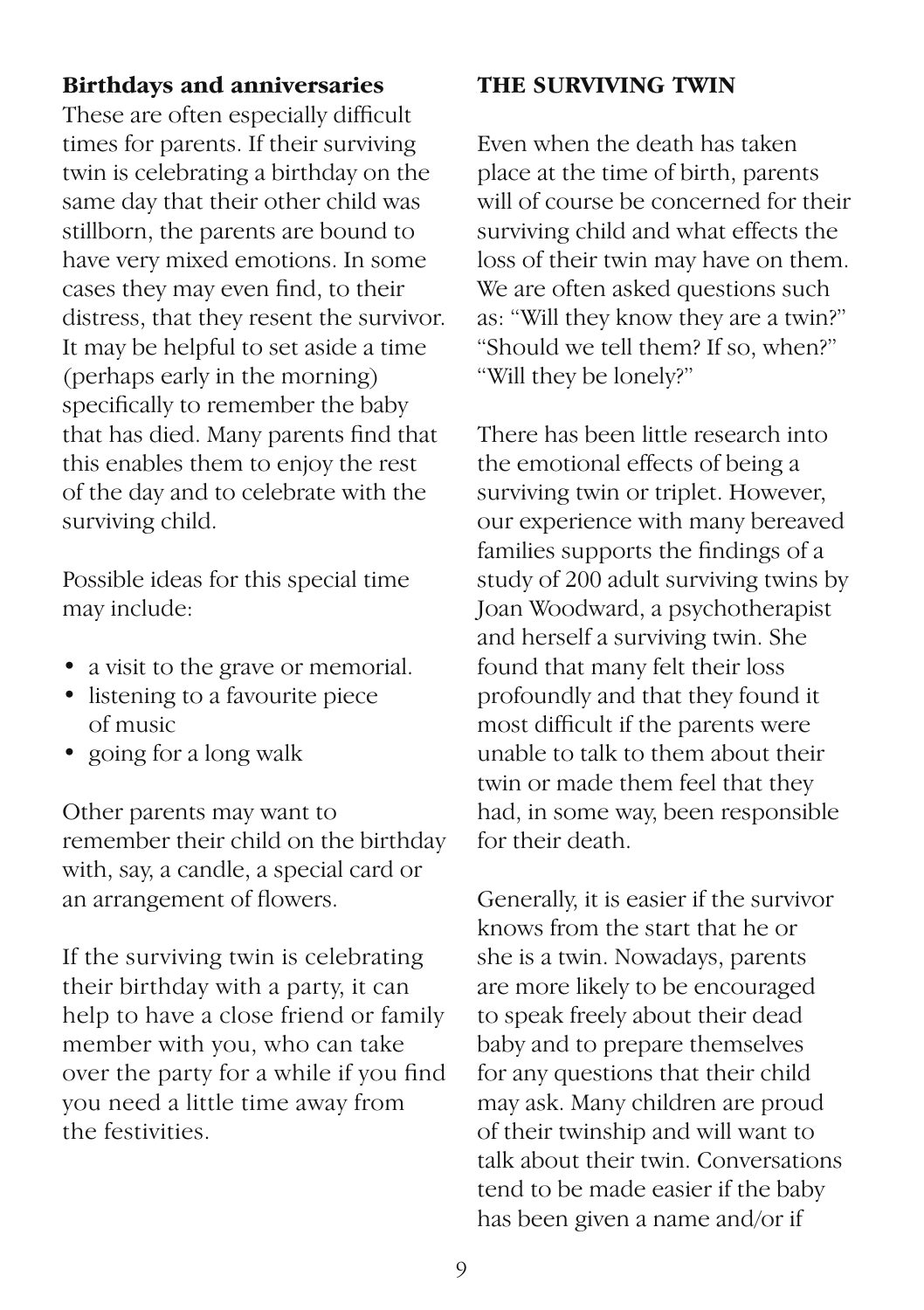there are photographs (even if only an ultrasound scan) or other mementoes for the child to see. By talking openly and honestly, children are much less likely to have problems in coping with the bereavement.

## *The older child*

Most of this leaflet is concerned with the death of a baby because many more babies die than older children. However, some older children do die be it from an accident, chronic illness or acute infection and the effects on the survivor may be devastating. Much of what has been written in this leaflet is relevant to bereaved parents of older twins too. But such parents will have the added strain of caring for a child who has lost her closest companion and friend, someone who has been with her throughout her life. With identical twins, in particular, the constant reminder of the dead child in the survivor may add to the family's pain.

People who are not twins rarely recognise how intimate and constant the twin relationship is. The loss of this partner can be profound. Where possible, the healthy twin should be as closely involved with the brother's or sister's illness and death as their level of understanding allows.

Older children may be helped by talking to adults who have shared their experience. Introductions can be arranged through the Multiple

Births Foundation or through the Lone Twin Network (LTN).

The LTN is a nationwide network to which any adult bereaved twin can belong. It enables twins to be in touch with others who have shared a similar experience. Its members include those who have lost their twin from early in the pregnancy to old age.

## **SELECTIVE FETICIDE AND MULTIFETAL PREGNANCY REDUCTION**

Occasionally parents who are expecting twins or higher multiple births have to face the agonising choice of whether to sacrifice one or more of their babies. This can arise in two situations:

- one fetus has a serious abnormality
- there are so many babies that there is a high risk of all the babies being miscarried or dying because they are born too early.

In these cases, couples will be helped to consider whether or not to have a selective feticide (for an abnormality) or a fetal reduction of their higher order pregnancy. Parents will, of course, be given information and counselling before they make such a difficult decision. The MBF has published leaflets on both these dilemmas and they may be useful in helping people to understand the procedures and their implications.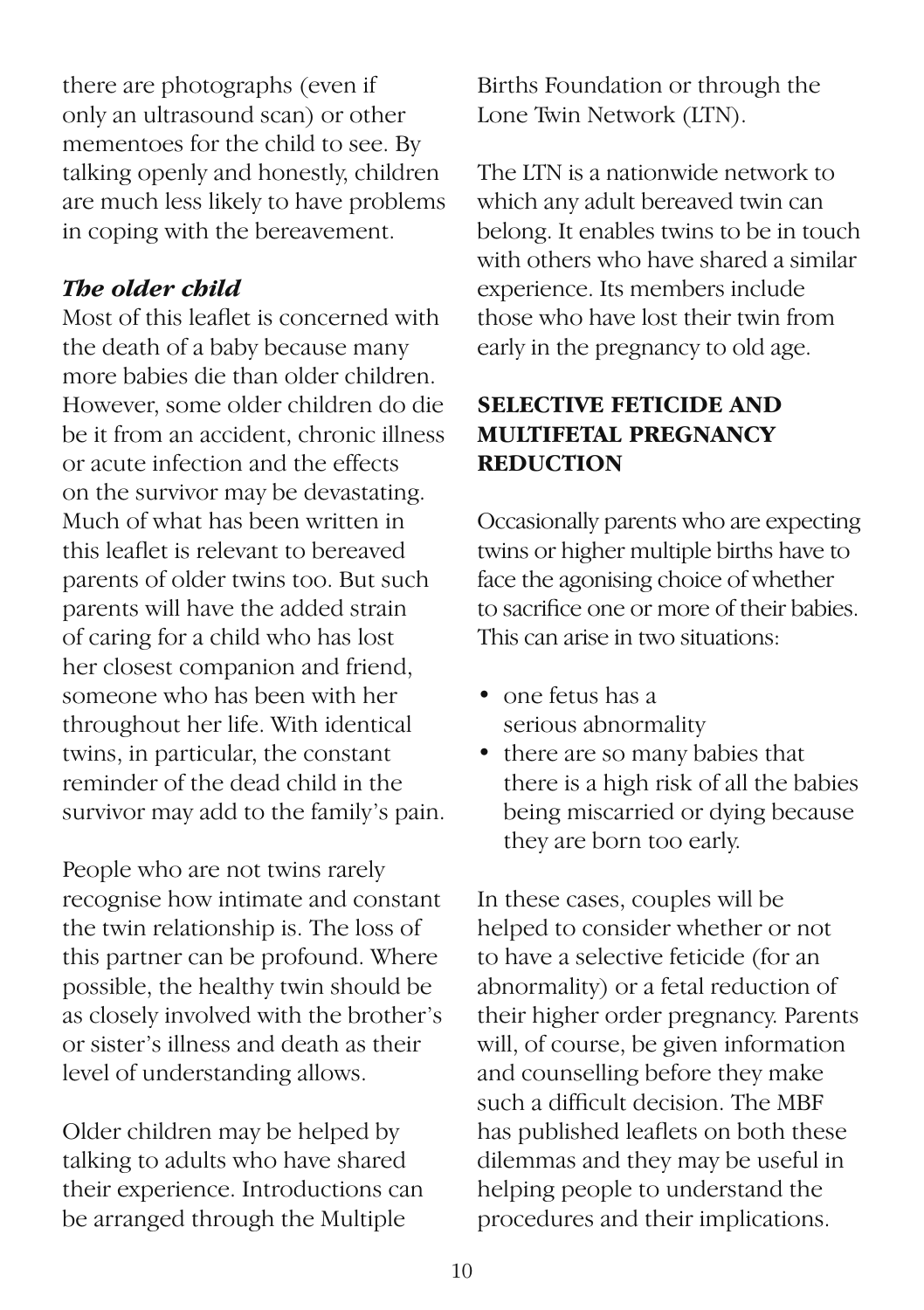#### **WHERE TO GET HELP**

There are a number of organisations that offer bereavement support. The addresses of some of them appear at the end of this booklet. However, parents who have lost one or more of a set of twins, triplets, quads or more may feel that they need help from people who have special experience in this area.

## **The Multiple Births Foundation (MBF)**

The MBF was founded in 1988 to provide professional support for families with twins, triplets or more. Its primary aim is to improve the care of these families by raising awareness of how to meet their special and particular needs. This is achieved mainly through the education programme for health care and other professionals but it also offers some services to the families themselves.

#### *Bereavement Services*

Bereavement support is an important part of the work of the MBF. Many people find the easiest way to find help is by telephone – at least in the first instance. MBF staff can usually provide immediate information and ongoing support. If specialist help is indicated, arrangements can be made for bereaved parents, children or adult twins to speak to the MBF Counsellor.

If it is known that one baby has already died or is likely to do so, soon after birth, an appointment can be arranged for parents to talk to one of the MBF staff before the babies are born. The MBF provides an advisory service for professionals such as midwives, doctors, health visitors teachers and social workers, by telephone, letter or email. One of the MBF "Guidelines for Professionals, Multiple Births and their Impact on Families" is concerned with bereavement.

## **The Twins and Multiple Births Association (Tamba)**

Tamba, formed in 1978, is the UK parent support organisation and umbrella for many twins clubs. The Twins and Multiple Births Association Bereavement Support Group (Tamba BSG) is one of its important special groups.

The BSG provides a network of contacts for bereaved parents as well as a regular newsletter. The group also runs meetings for bereaved parents.

#### **The Lone Twin Network (LTN)**

The LTN was set up in 1989 and provides contacts through a national register for adults who have lost their twin at any time from a miscarriage to late adult life. The Network holds regional meetings as well as an annual national meeting.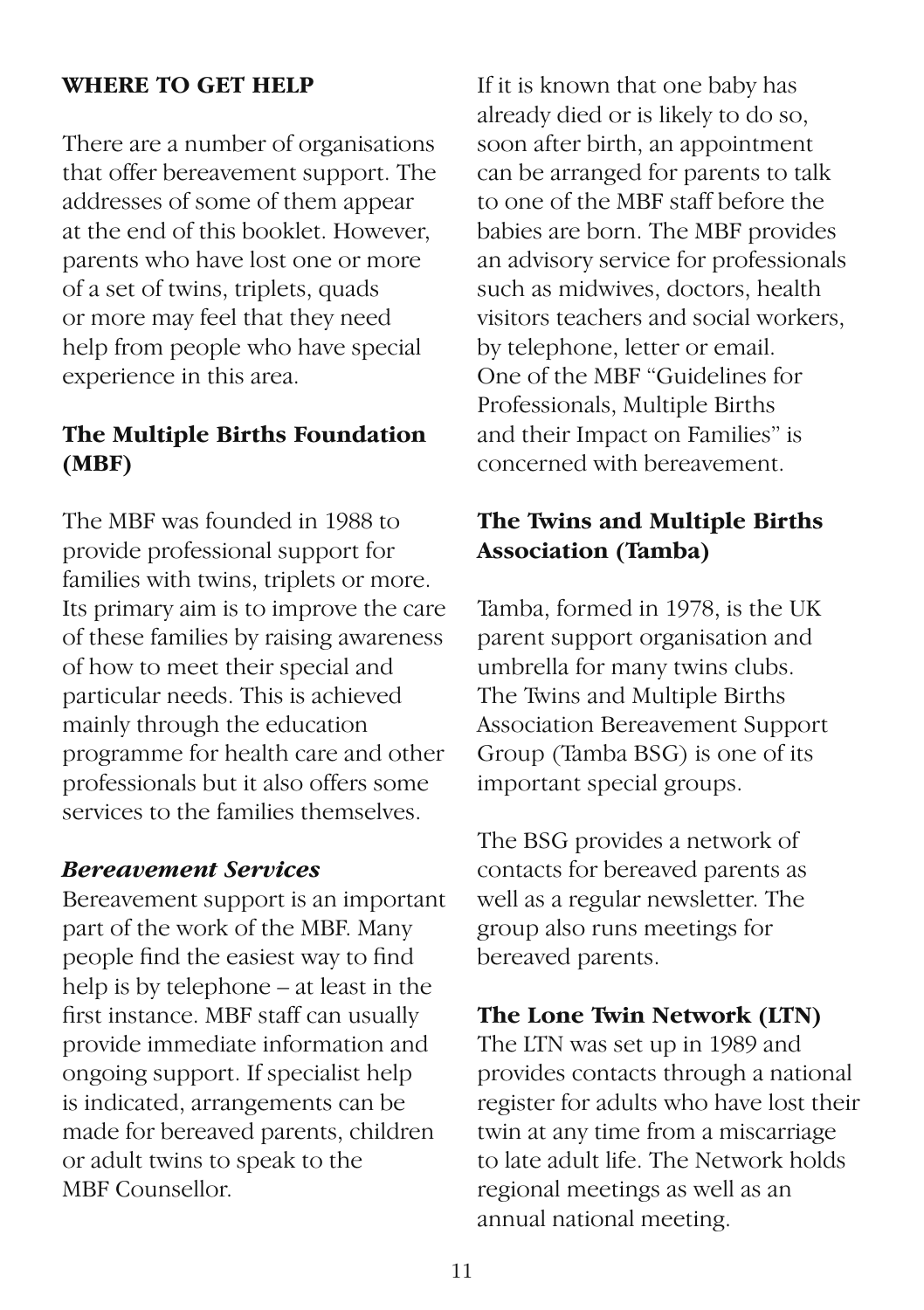#### **FURTHER READING**

#### *For parents – Twin Loss*

Monochorionic Twins: When twins share a placenta. MBF booklet, 1997.

The Death of a Twin. Chapter 11 in *Twins, Triplets and More; Their Nature, Development and Care.* Elizabeth Bryan. MBF London, 1995.

The Single Surviving Twin. Chapter 12 in: *Twins, Triplets and More; Their Nature, Development and Care.* Elizabeth Bryan. MBF London, 1995.

Two to Begin With: The True Story of Identical Twins. Helen Campbell. Dorrance Publishing Co Inc, 1995.

#### *For parents - General*

Unspeakable Losses; Understanding the Experience of Pregnancy Loss, Miscarriage & Abortion. Kim Kluger-Bell. Penguin, 1998.

Heartbeats; A Collection of Poems. CLIMB Inc. PO Box 1064, Palmer, AK 99645. 1995.

Pregnancy Loss: A Silent Sorrow. Guidance and Support for you and your family. Ingrid Kohn & Perry-Lynn Moffitt. Hodder & Stoughton, 1994.

The Death of a Child; a book for families. Tessa Wilkinson. Julia MacRae Books, 1993.

The Bereaved Parent. Harriet Sarnoff

Schiff. Human Horizons Series. A Condor Book, Souvenir Press (A & E) Ltd, 1992.

When a Baby Dies; the Experience of late Miscarriage, Stillbirth and Neonatal Death. Nancy Kohner & Alix Henley. Pandora Sands, 1991.

Cot Deaths; Coping with Sudden Infant Death Syndrome. Jacquelyn Luben. Thorsons Publishing Group, 1986.

All in the End is Harvest; an Anthology for those who Grieve. Agnes Whitaker. Darton, Longman and Todd, 1985.

When Pregnancy Fails; coping with Miscarriage, Stillbirth and Infant Death. Susan Borg & Judith Lasker. Routledge, Kegan Paul, 1982.

#### *For adult twins*

The Survivor. Lynne Schulz. Pleasant World, 2003.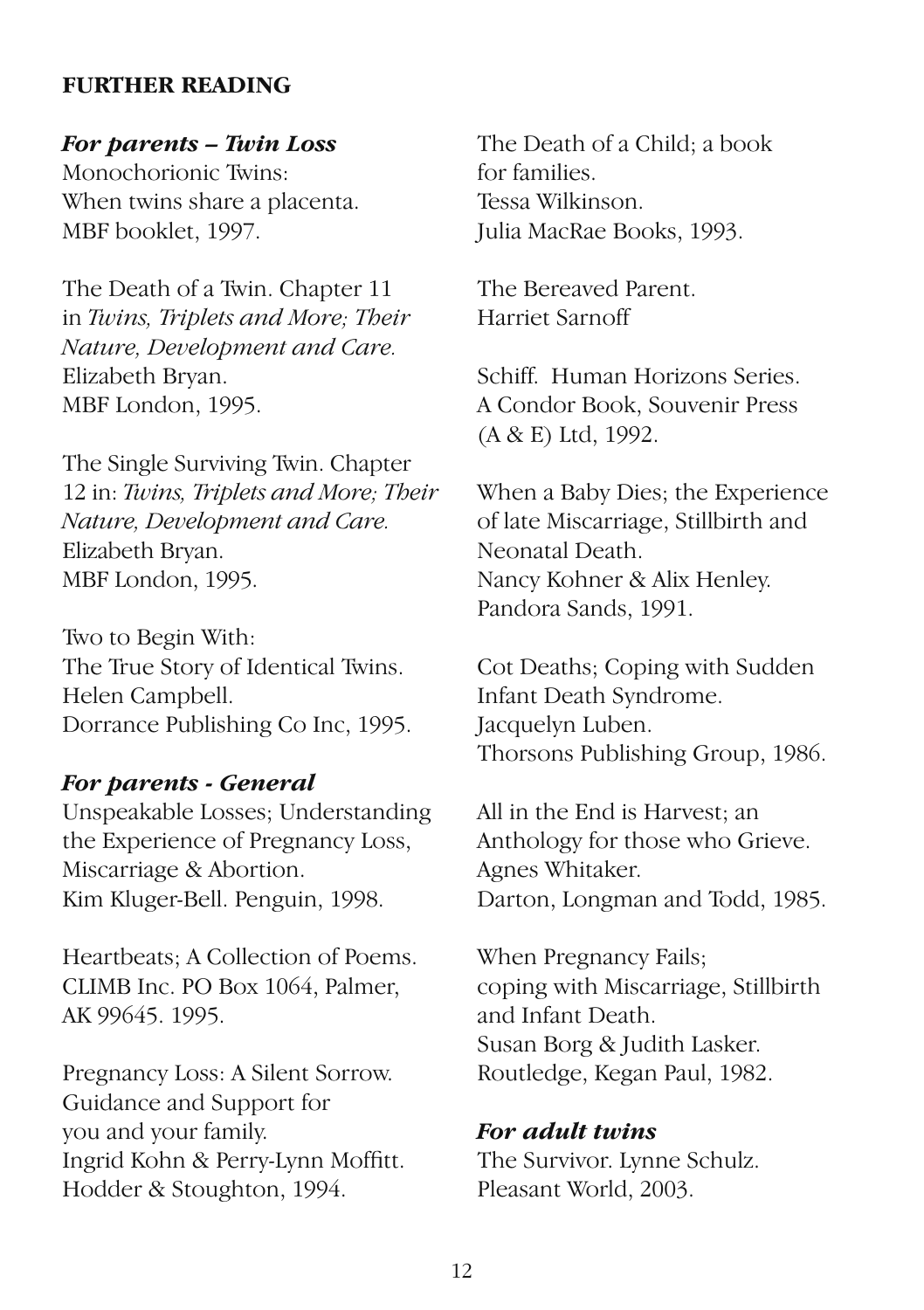The End of the Twins: A Memoir of Losing a Brother. Saul Diskin. The Overlook Press, 2001.

The Lone Twin - Understanding Twin Bereavement and Loss. J Woodward. Free Association Books, 1998.

Living Without Your Twin. Betty Jean Case. Tibbutt Publishing, Portland, Oregon, 1993.

#### *For children*

A Very Hungry Caterpillar. E Carle. H Hamilton, 1994.

Charlotte's Webb. E B White. Puffin, 1988.

Badger's Parting Gifts. S Varley. Picture Lion, 1985.

Water Bugs and Dragonflies. D Stickeny. Mobray, Oxford, 1982.

#### *For professionals*

Bereavement. Guidelines for Professionals. E Bryan, J Denton, F Hallett. MBF London, 1997.

Loss of a Twin, Triplet or Higher Multiple. Twin Research. Vol 5 Issue 3. Eds. E. Bryan and R. Higgins. 2002.

Chapter 14, The Death of Twin in: *Twins and Higher Multiple Births; a Guide to their Nature and Nurture.*  Elizabeth Bryan. Edward Arnold, 1992.

Management of perinatal loss of a twin. E Lewis, E Bryan. British Medical Journal 1988; 299:1321-3.

#### **RESOURCES**

Being Yourself, Deal, Kent CT14 7NN. Books/Games for adults and children to help with their bereavement.

Not out of Mind: Prayer When a Baby Dies. Resource material to assist those who wish to create services of prayer for babies who died before or at birth. WREN publications, PO Box 396, St Albans. Herts AL3 6NE. Tel 01727 761719.

#### **Artists**

John Mackrell 2 Edderston Farm Cottages Peebles, Borders Scotland EH45 9JE Tel: 01721 724393

Joy Cuff 158 Church Road Teddington Middlesex TW11 8QL Tel: 020 8977 7407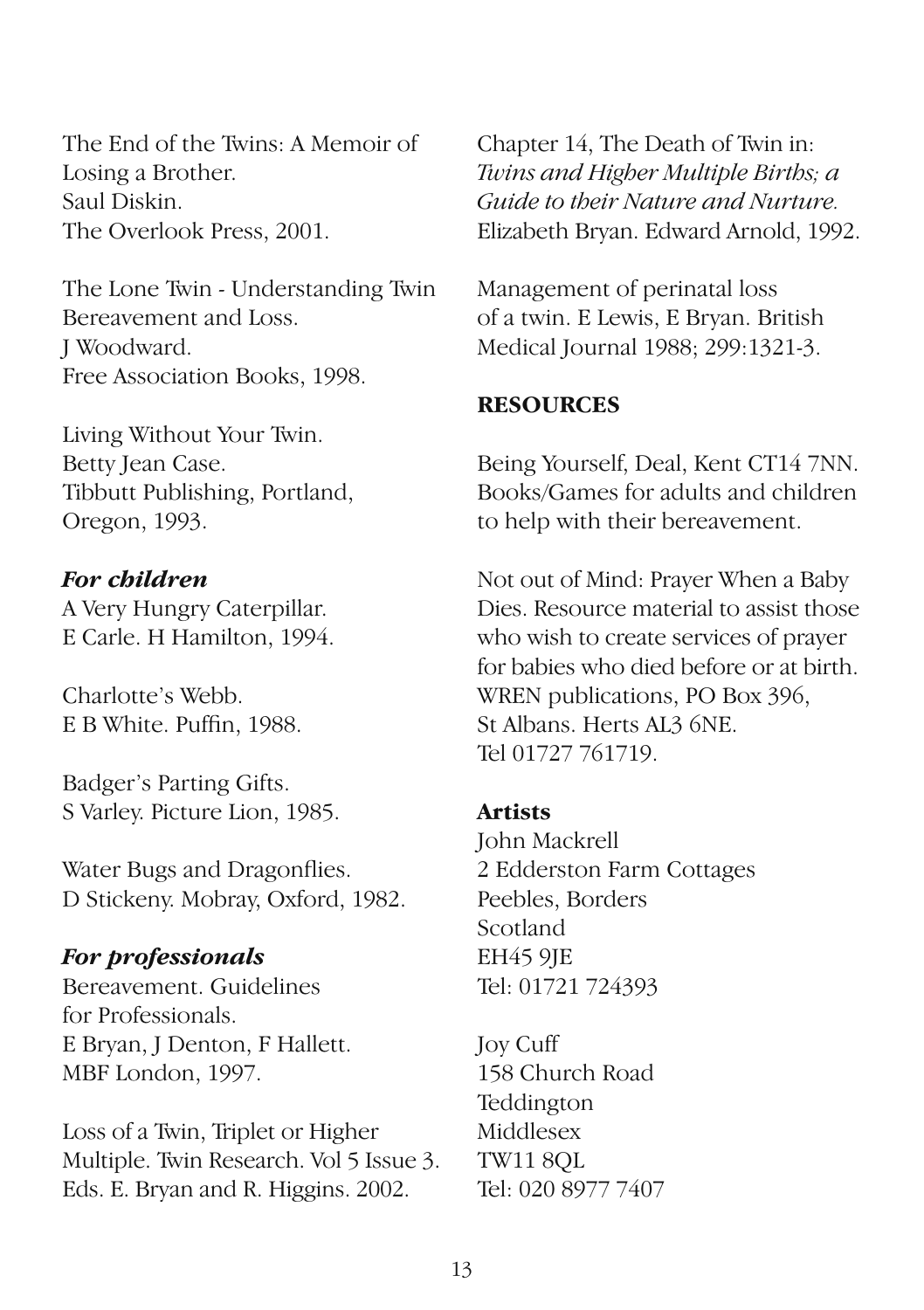## **ADDRESSES**

## **The Multiple Births Foundation (MBF)**

Hammersmith House, Level 4 Queen Charlotte's & Chelsea Hospital Du Cane Road London W12 OHS

Tel: 020 3313 3519 E-mail: imperial.mbf@nhs.net www.multiplebirths.org.uk

## **Tamba (The Twins & Multiple Births Association)**

The Manor House Manor Park Church Hill Aldershot Hampshire GU12 4JU

Tel: 01252 332344 Email: enquiries@tamba.org.uk https://www.tamba.org.uk/

## **ARC**

## **(Antenatal Results and Choices)**

345 City Road London EC1V 1LR

Helpline: 0845 077 2290 Admin: 020 7713 7356

## **Care of the Next Infant (CONI)**

Details obtained via FSID (see page 15)

## **Child Bereavement Trust**

Clare Charity Centre Wycombe Road Saunderton Buckinghamshire HP14 4BF

Helpline: 0800 02 888 40 Tel: 01494 568 900 Email: support@childbereavementuk.org childbereavementuk.org

## **Child Death Helpline**

Barclay House 37 Queen Square London WC1N 3BH

Freephones: 0800 282 986 or 0808 800 6019 Tel: 020 7813 8416 (Admin) Tel: 020 7813 8550 (Volunteering) Email: contact@childdeathhelpline.org

## **Compassionate Friends**

Kilburn Grange Priory Park Road London NW<sub>6</sub>7UI Helpline: 0345 123 2304 Tel: 0345 120 3785 Email: info@tcf.org.uk or helpline@tcf.org.uk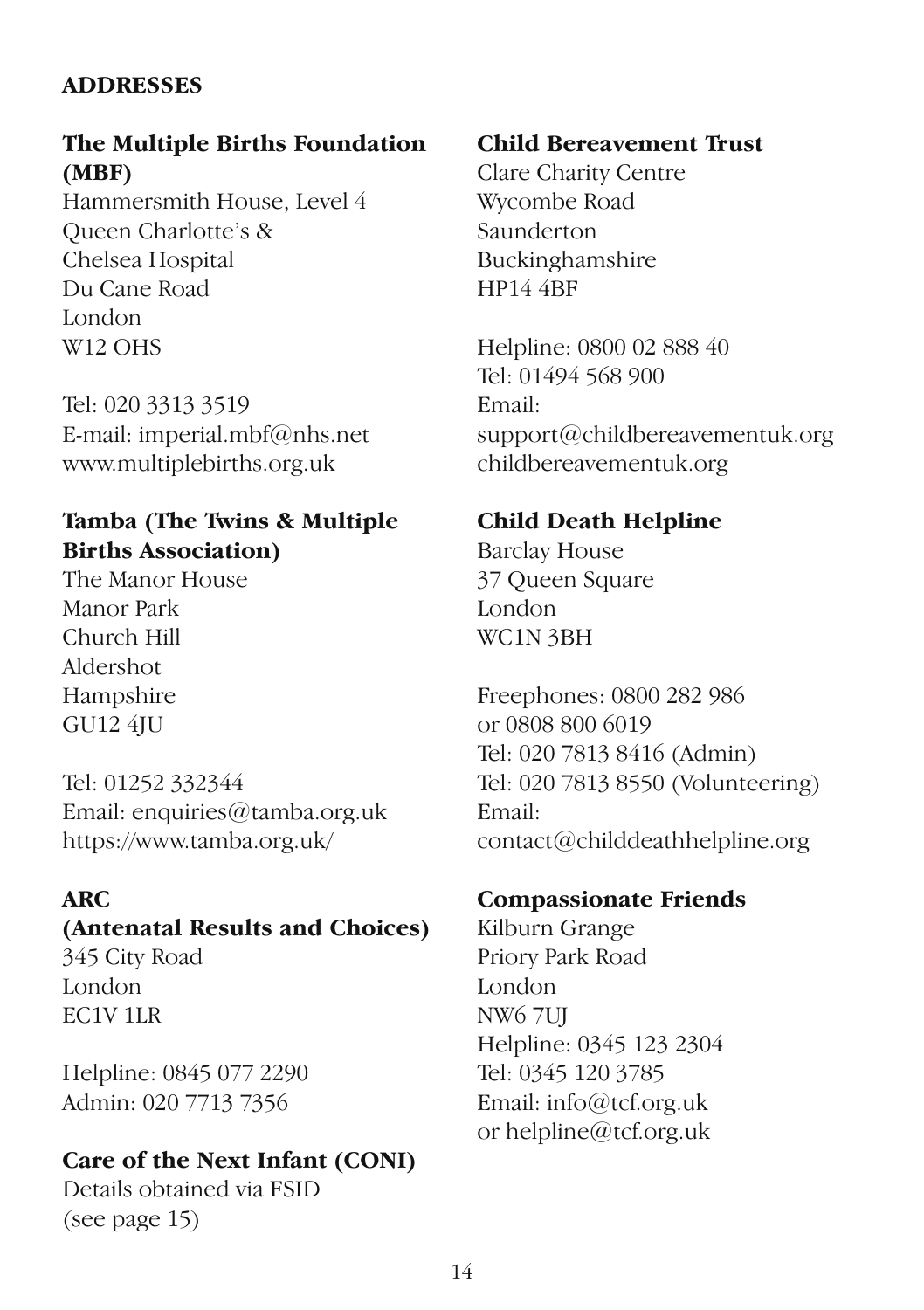#### **Cruse House**

Poplar High St Poplar London E14 0DR

Helpline: 0808 808 1677 Email: info@cruse.org.uk cruse.org.uk

The Foundation for the Study of Infant Deaths (FSIDS) now

## **The Lullaby Trust**

11 Belgrave Road London SW1V 1RB

Tel: 020 7802 3200 Bereavement Support: 0808 802 6868 Email: office@lullabytrust.org.uk or support@lullabytrust.org.uk

#### **Lone Twin Network**

248 Orphanage Road Erdington Birmingham B24 OBE lonetwinnetwork.org.uk

#### **The Miscarriage Association**

17 Wentworth Terrace Wakefield WF1 3QW

## **SANDS (Stillbirth & Neonatal Deaths)**

Victoria Charity Centre 11 Belgrave Road London SW1V 1RB

Helpline: 0808 164 3332 Office Tel: 020 7436 7940 Email: helpline@sands.org.uk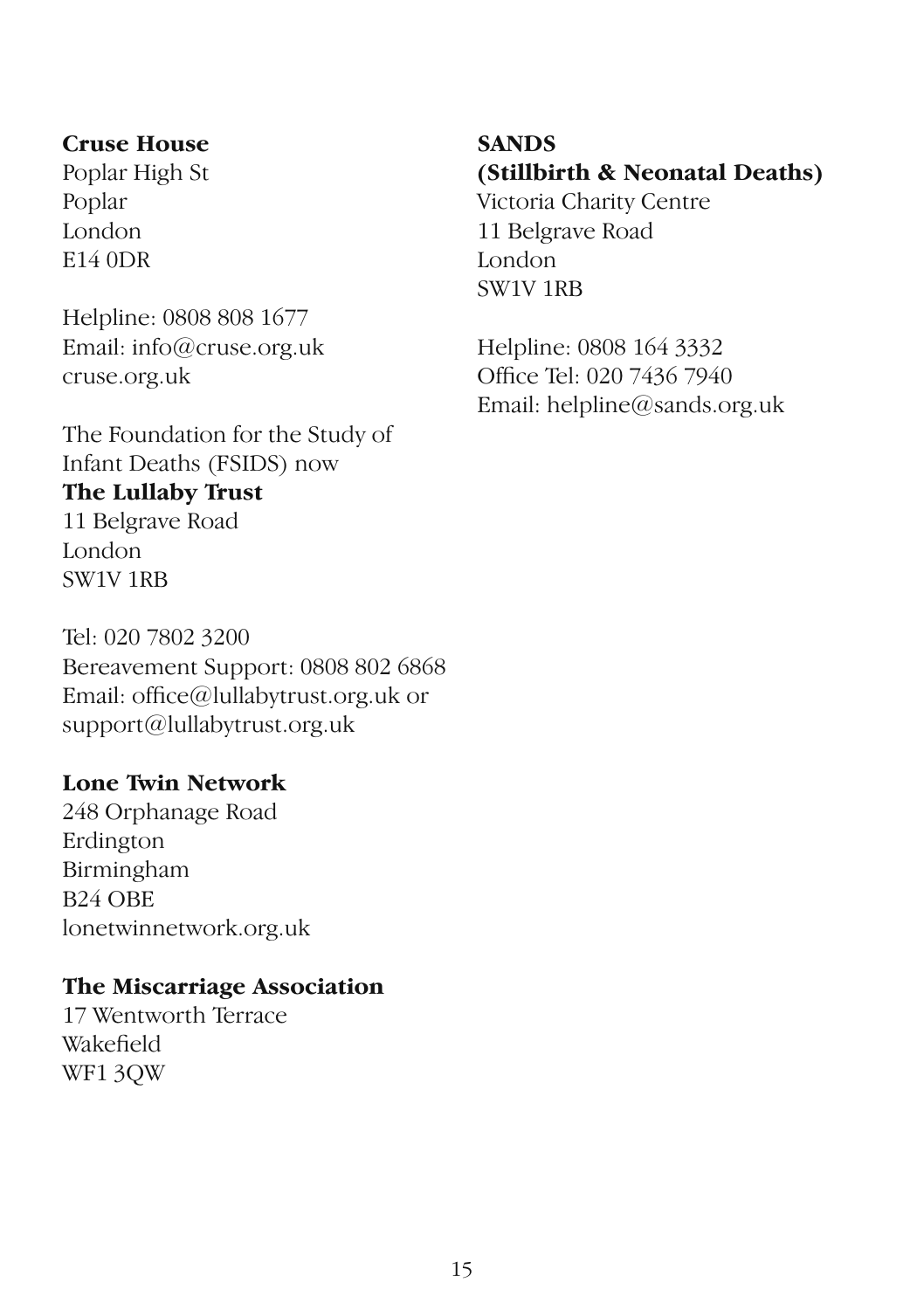### **GLOSSARY OF TERMS**

#### **Abortion**

The termination of a pregnancy either spontaneously (see miscarriage) or by medical intervention.

#### **Embryo reduction**

See multi fetal pregnancy reduction.

#### **Fetofetal Transfusion Syndrome**

See twin-twin transfusion syndrome.

## **Twin - twin transfusion syndrome**

Condition in which blood from one identical twin fetus transfuses into the other via blood vessels in the placenta.

#### **Fetus**

Unborn baby from eight weeks of pregnancy until birth.

#### **Fetus papyraceous**

A fetus that dies in the second three months of pregnancy and becomes compressed and parchment-like.

**Higher order birth/higher multiple**

Triplets or more.

**Infant death** Death in the first year of life. **Miscarriage** A spontaneous abortion.

## **Multi fetal pregnancy reduction**

The reduction in the number of viable fetuses/embryos in a multiple (usually higher multiple) pregnancy by medical intervention.

### **Multiple Pregnancy**

A pregnancy with more than one fetus.

## **Neonatal death**

A death in the first four weeks.

### **Perinatal death**

A stillbirth or death during the first week.

## **Selective Feticide**

The medical termination of the life of an abnormal twin fetus in a continuing pregnancy.

#### **Stillbirth**

A baby born with no sign of life.

#### **"Supertwins"**

Higher order/multiple birth.

## **Vanishing twin syndrome**

The death of one twin fetus early in the pregnancy and its reabsorption.